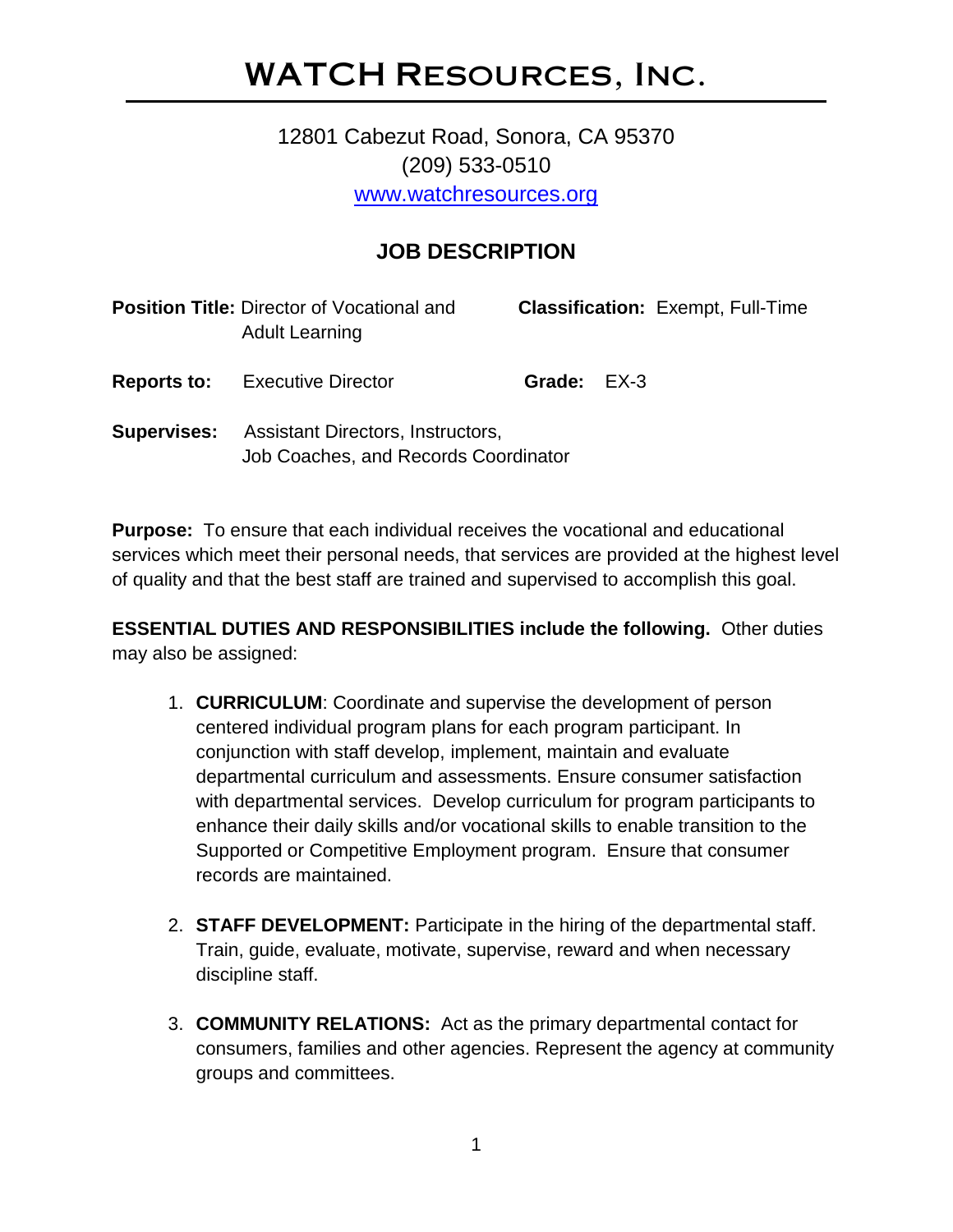- 4. **PROGRAM DEVELOPMENT:** With the Director of Program Services investigate and develop alternative service options as desired by program participants.
- 5. **SAFETY & MAINTENANCE:** Ensure that the facility is maintained in a manner which displays dignity and respect for program participants and ensures safety as the highest priority. Ensure compliance with Licensing and other regulatory agencies. Guarantee the health and safety of program participants, staff and visitors.
- 6. **ADMINISTRATIVE:** Assist in preparation of budget. Plan and control expenditures in accordance with departmental budget.
- 7. Establish and maintain procedures that ensure accurate and timely medication administration, where applicable, and medical care for program participants in the event of an accident or an emergency.
- 8. Ensure the required records and reports are prepared and maintained regarding on and off site work agreements and other reports as requested.
- 9. Ensure the development and implementation of recording keeping in accordance with Federal and State Department of Labor standards with regard to program participant pay.
- 10.Ensure that there is an adequate amount and variety of work opportunities for program participants to develop their vocational skills.
- 11.Fill in as Instructor as necessary.
- 12.Participate as a member of the Management Team and attend all related meetings.
- 13.Use agency or personal vehicle to attend meetings, trainings, and transport program participants as needed or attend other business related activities as required.
- 14.Perform other duties and responsibilities as may be required for successful job performance.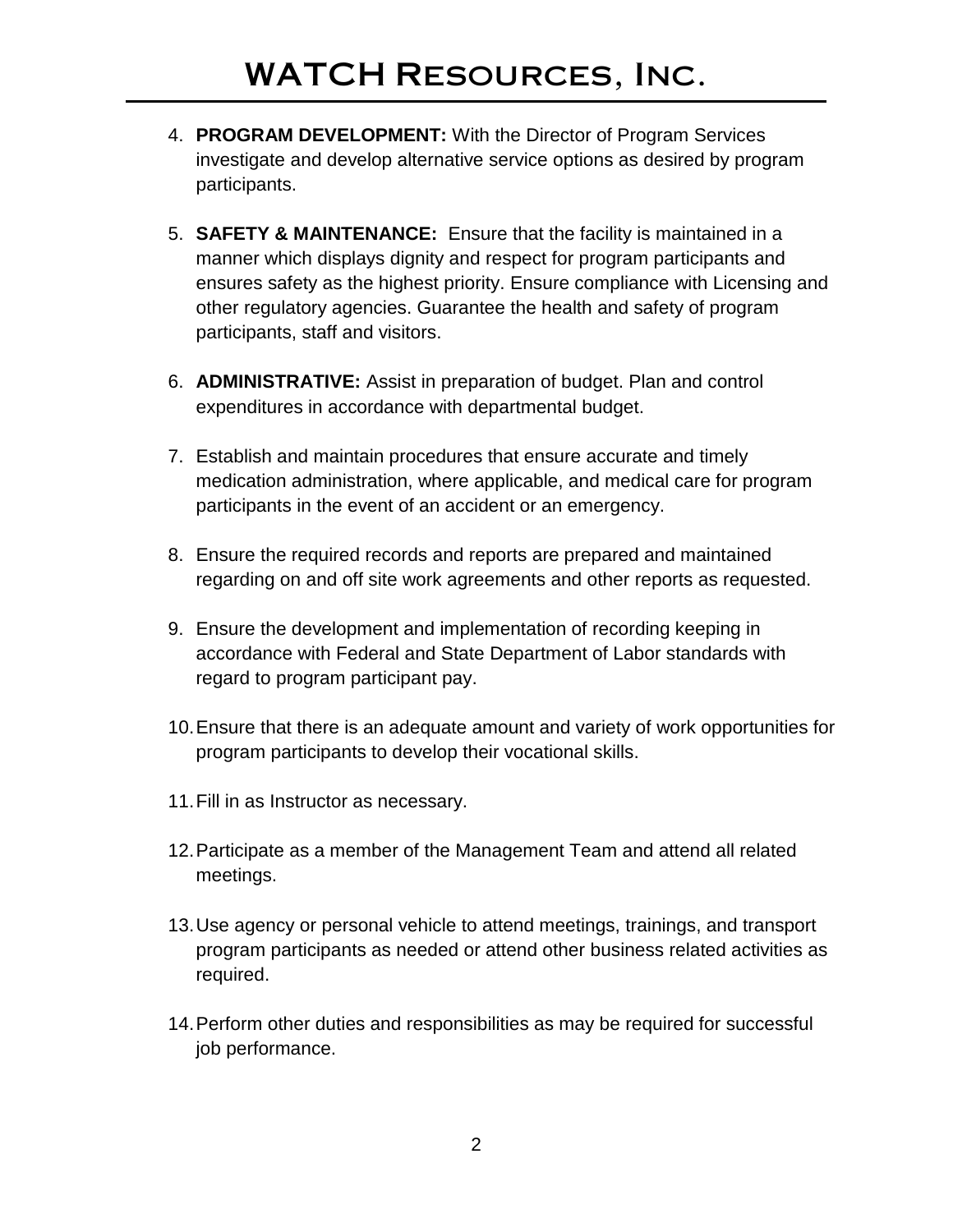**Qualification Requirements:** To perform this job successfully, an individual must be able to perform each essential duty satisfactorily and be committed to the Mission of WATCH Resources, Inc. The requirements listed below are representative of the knowledge, skill and/or ability required. Reasonable accommodations may be made to enable an individual with disabilities to perform the essential functions in accordance with the Americans with Disabilities Act (ADA), 1991.

#### **Education and/or Experience:**

- 1. Bachelors Degree in a social services related field.
- 2. Five years of full time related experience, three of which were in a capacity supervising staff. Additional experience may be substituted for educational requirements in item #1.

#### **A. Working Knowledge of:**

- 1. Knowledge of the laws and regulations related to work programs, day programs, supported employment programs and adult development center programs.
- 2. Familiarity with the standards of CARF …The Commission on Accreditation of Rehabilitation Facilities.
- 3. Empathy and knowledge of persons with disabilities.
- 4. Excellent technology skills. Windows based computer programs in word processing and data base preferably Microsoft Office.

#### **B. Language Skills:**

- 1. Excellent verbal and written communication skills.
- 2. Ability to make effective speaking presentations.
- 3. Effectively be able to present information and respond to questions from managers, consumers, regulatory agencies, and the general public.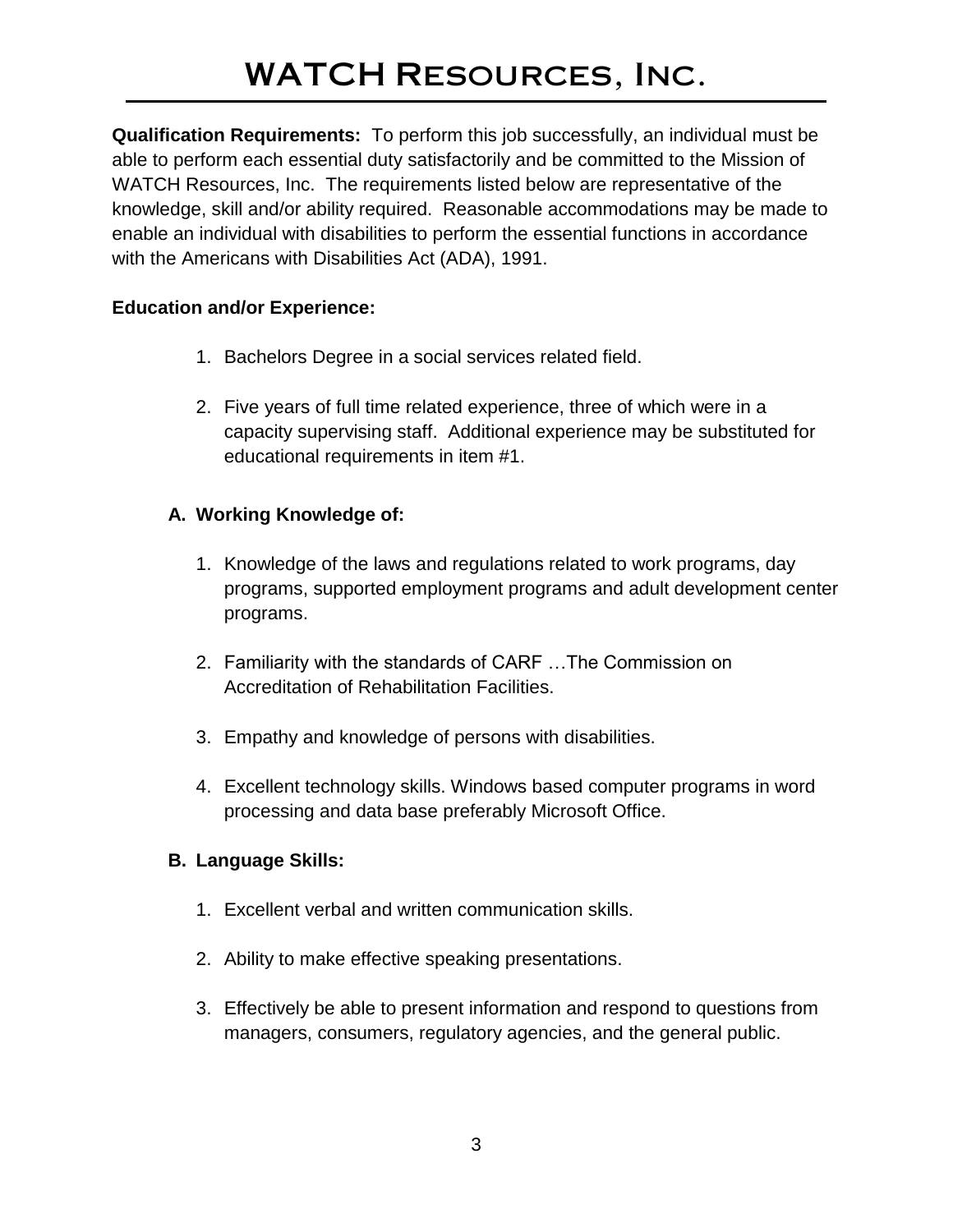#### **C. Reasoning Abilities:**

- 1. Ability to provide leadership, guidance, and supervision to staff.
- 2. Ability to work independently and handle multiple priorities.
- 3. Ability to work with a wide range of people in stressful situations.
- 4. Skill in analysis of program quality and budget preparation.
- 5. Ability to make effective and timely decisions.
- 6. Work independently with minimum supervision.
- 7. Ability to communicate effectively, establish and maintain professional, cooperative working relationships with fellow employees and the general public.
- 8. Interpret and follow a variety of instructions provided verbally, written, in diagram or schedule form.
- 9. Ability to solve practical problems and use available resources.

### **D. Certificates, Licenses, Registrations:**

- 1. Possession of a California Motor Vehicle Operators License.
- 2. Good driving record.
- 3. Department of Justice and Federal Bureau of Investigation criminal record clearance.
- 4. Health screening including a TB test performed by a Watch Resources, Inc. designated physician verifying ability to complete job duties and confirming the absence of contagious decease.
- 5. Possession of a Red Cross First Aid and CPR Certificate.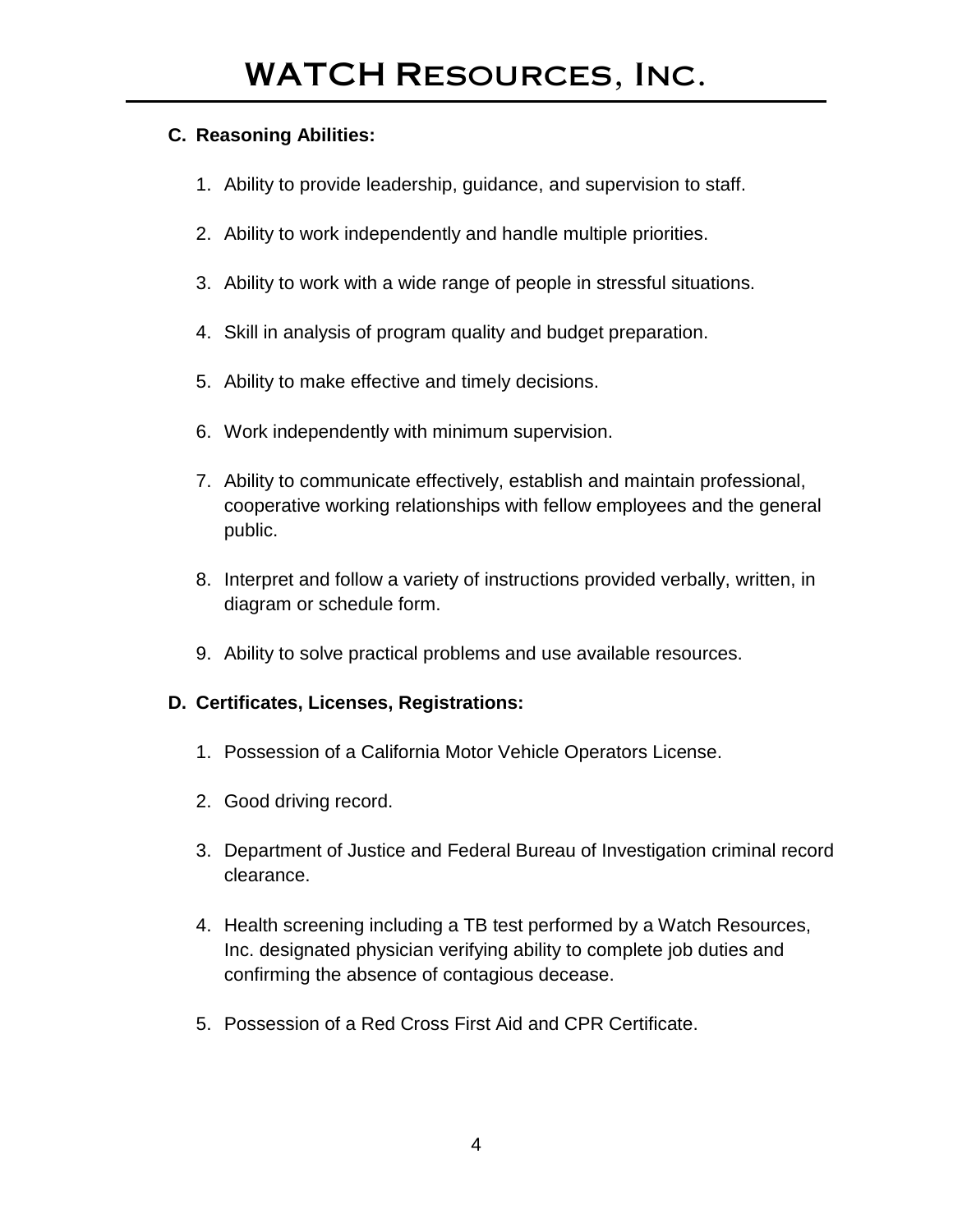**SUMMARY OF CUSTOMARY PHYSICAL DEMANDS:** The physical demands described below are representative of those that must be met by an employee to successfully perform the essential functions of this job. Reasonable accommodations may be made to enable an individual with disabilities to perform the essential functions.

**Frequently (34-66%)** sitting, standing, lifting 10#

**Occasionally (1%-33%)** walking, bending over, reaching overhead, Balancing, pushing/pulling, lifting/carrying 20-50#, skin/hands in water, exposure to chemicals, firm grasping required.

### **Hazards, Working Conditions, Equipment Used:**

Working Conditions include: High Noise Levels, Walking on Uneven Ground

Possible Exposures include: Blood/Body Fluids, exposure to high noise levels, walking on uneven ground, Marked Changes in Temperature,

Equipment Used:

- Driving Vehicles/Equipment
	- i. Must be able to drive to and attend events and meetings as well as transport consumers.
- Operating Equipment/Machinery *Computer, Fax Machine, Calculator, Printer/Copier, Telephone*
- Personal Protective Equipment (PPE)
	- i. Safety Equipment *ear plugs, goggles, etc*
	- ii. Equipment specific to job contracts and class activities *landscape equipment, sewing machine, janitorial equipment, etc.*

Regarding Use of Senses: Hearing Impairment Acceptable, Clear Vision at 20 Inches or Less Required, Clear Vision at 20 Feet or More Required.

**Work Environment:** The work environment conditions described here are representative of those any employee many encounter while performing the essential functions of the job.

Reasonable accommodations may be made to enable an individual with disabilities to perform the essential functions.

1. Small to medium size shared office area with central heating and air conditioning system, accessible to the disabled, noise level low to moderate;